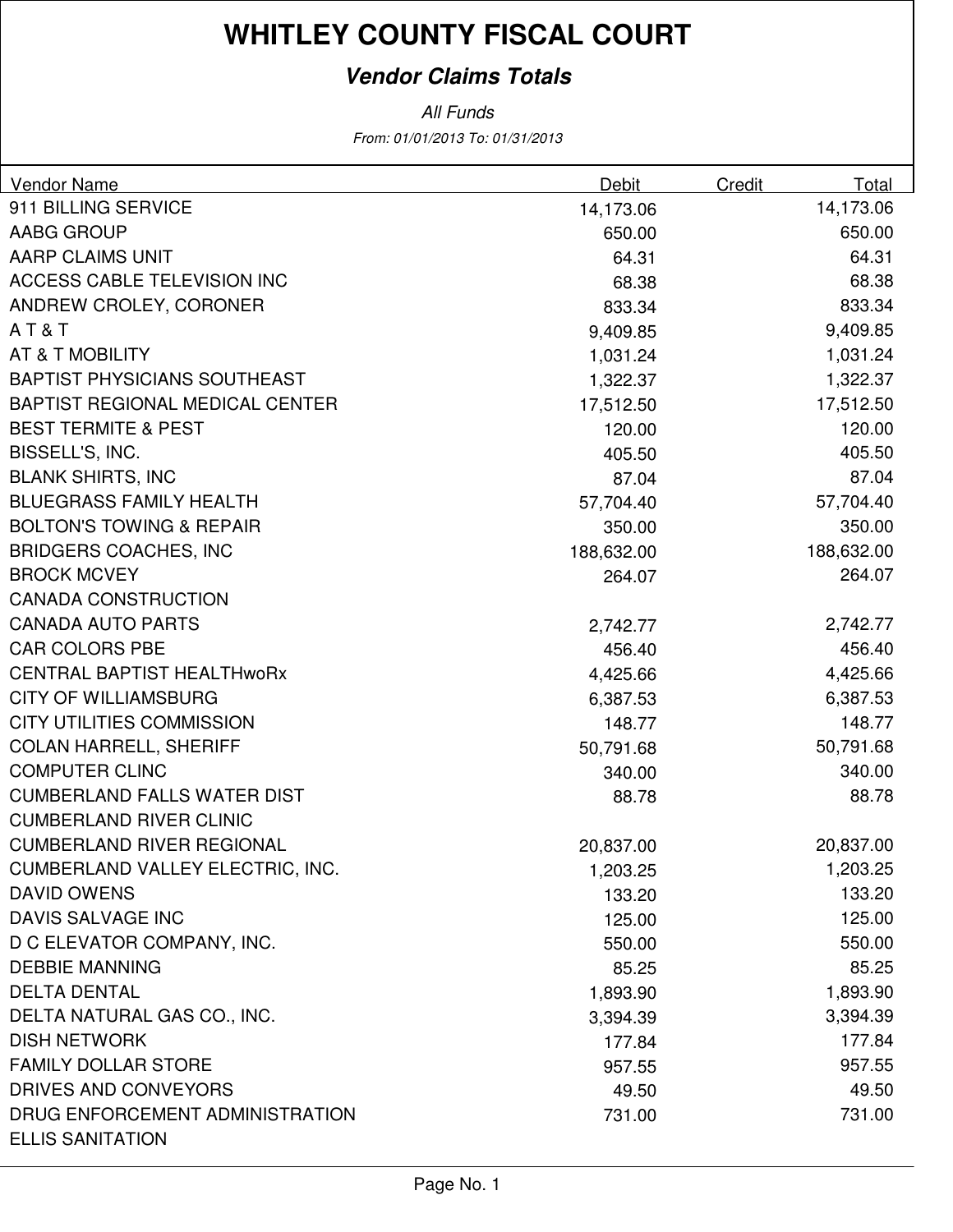# **WHITLEY COUNTY FISCAL COURT**

#### **Vendor Claims Totals**

All Funds

From: 01/01/2013 To: 01/31/2013

| <b>Vendor Name</b>                     | <b>Debit</b> | Credit | Total     |
|----------------------------------------|--------------|--------|-----------|
| ELLISON'S SANITARY SUPPLY CO., INC.    | 220.80       |        | 220.80    |
| <b>EVAPAR</b>                          | 1,108.84     |        | 1,108.84  |
| <b>EZ COUNTRY</b>                      | 620.00       |        | 620.00    |
| FIRST CLASS TRUCK & AUTO REPAIR, LLC   | 2,883.44     |        | 2,883.44  |
| <b>FLEETONE</b>                        | 16,956.71    |        | 16,956.71 |
| <b>GOVERNMENT UTILITIES TECHNOLOGY</b> | 1,900.00     |        | 1,900.00  |
| <b>HARDEE'S</b>                        | 631.50       |        | 631.50    |
| HARP ENTERPRISES, INC.                 | 17,313.66    |        | 17,313.66 |
| <b>HENRIETTA MCFARDLAND</b>            | .10          |        | .10       |
| HINKLE CONTRACTING CORPORATION         | 16,546.52    |        | 16,546.52 |
| <b>HOLSTON GASES</b>                   | 3,079.65     |        | 3,079.65  |
| HUMANA HEALTH PLAN INC                 | 210.51       |        | 210.51    |
| <b>HOMETOWN IGA #57</b>                | 126.37       |        | 126.37    |
| <b>JAMIE FUSON</b>                     | 236.50       |        | 236.50    |
| JEFFREY L. GRAY                        | 27.31        |        | 27.31     |
| <b>JOE HILL ELECTRICAL</b>             | 140.00       |        | 140.00    |
| JOHNNY WHEELS OF WILLIAMSBURG, INC     | 1,124.00     |        | 1,124.00  |
| <b>JUDY BRIMM</b>                      | 178.56       |        | 178.56    |
| K A C O ALL LINES FUND                 | 183.39       |        | 183.39    |
| KACO WORKERS COMPENSATION FUND         | 398.32       |        | 398.32    |
| KAY SCHWARTZ, COUNTY CLERK             | 33,509.51    |        | 33,509.51 |
| <b>KCJEA</b>                           | 195.00       |        | 195.00    |
| <b>KELLWELL FOOD MANAGEMENT</b>        | 22,519.71    |        | 22,519.71 |
| <b>KELLY HAMPTON</b>                   | 159.77       |        | 159.77    |
| KU                                     | 5,093.12     |        | 5,093.12  |
| <b>KIMBELL MIDWEST</b>                 | 307.51       |        | 307.51    |
| KNOX COUNTY UTILITIES COMMISSION       | 15.87        |        | 15.87     |
| <b>KENTUCKY STATE TREASURER</b>        | 550.00       |        | 550.00    |
| LEWIS BROTHERS BLAST & PAINT SHOP      | 1,600.00     |        | 1,600.00  |
| LIDA J. POWERS                         | 600.00       |        | 600.00    |
| <b>LONDON RADIO SERVICE</b>            | 600.00       |        | 600.00    |
| <b>MARK MOTORS</b>                     | 6,800.00     |        | 6,800.00  |
| <b>MARRIOTT</b>                        |              |        |           |
| <b>MARRIOTT GRIFFIN GATE RESORT</b>    | 225.58       |        | 225.58    |
| <b>NEWS JOURNAL</b>                    | 379.86       |        | 379.86    |
| NI GOVERNMENT SERVICES, INC.           | 81.00        |        | 81.00     |
| <b>NORVEX SUPPLY</b>                   | 2,410.46     |        | 2,410.46  |
| OVERHEAD DOOR COMPANY                  | 160.00       |        | 160.00    |
| <b>OWENS AUTO PARTS</b>                | 42.95        |        | 42.95     |